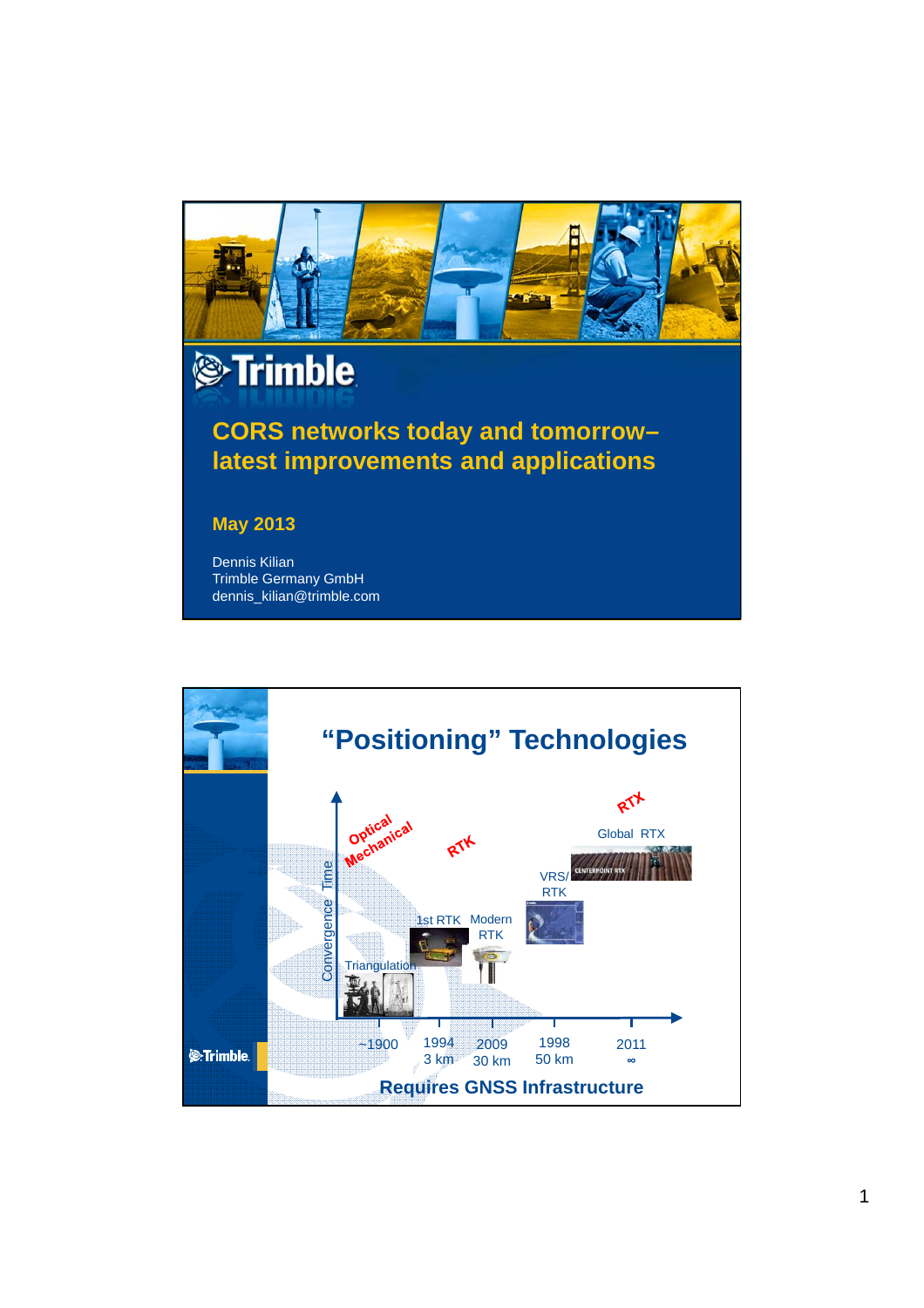

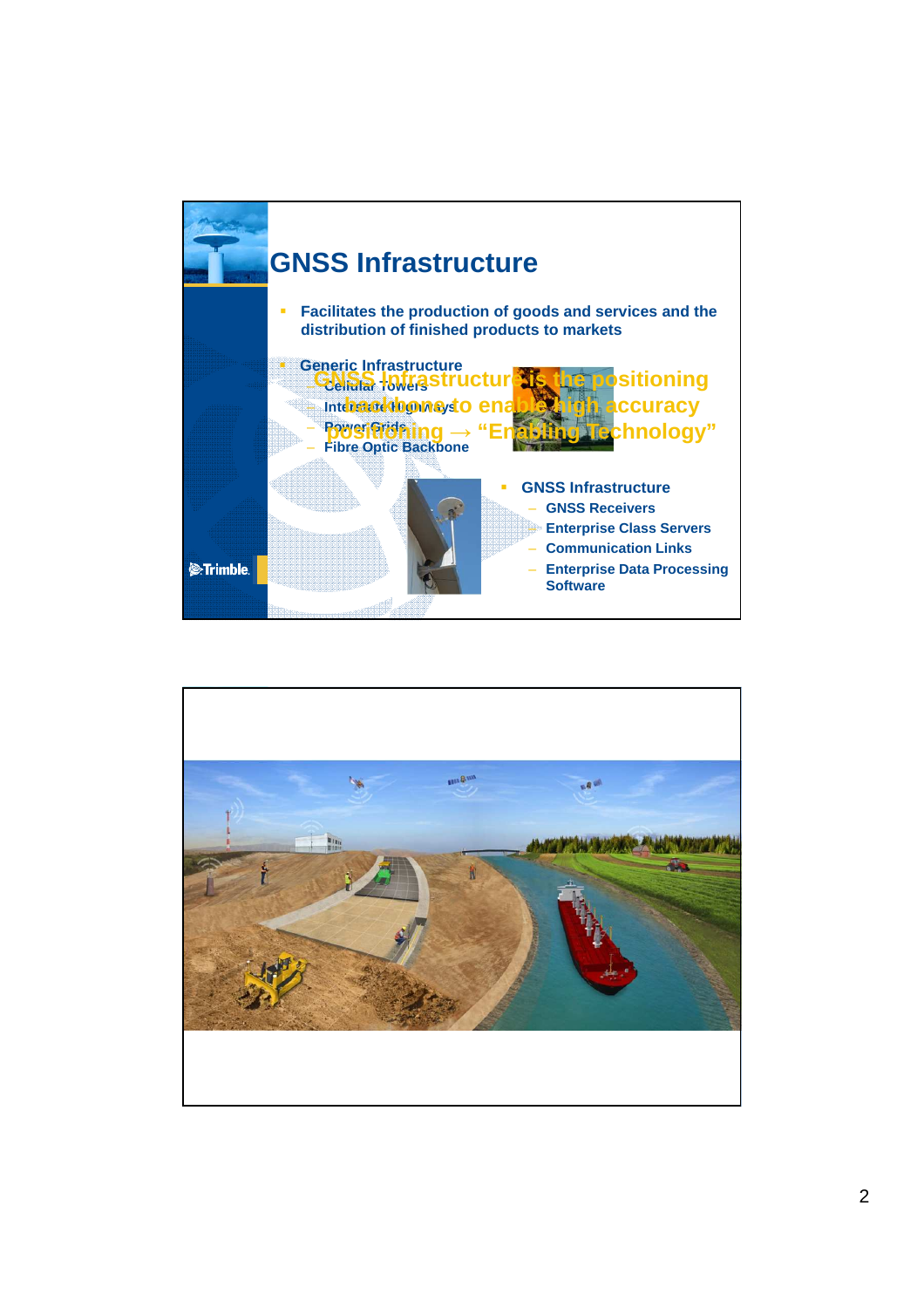| <b>RTN (Real Time Network) Solutions</b> |                                                                                  |                                                       |                                               |                                           |
|------------------------------------------|----------------------------------------------------------------------------------|-------------------------------------------------------|-----------------------------------------------|-------------------------------------------|
|                                          |                                                                                  |                                                       |                                               |                                           |
|                                          | <b>Single BASE CORS</b><br>Trimble NetR9 <sup>®</sup><br>GNSS reference receiver | <b>BASE CORS Array</b><br>Trimble Dynamic Control App | SparseVRS Network<br><b>Trimble SparseVRS</b> | <b>VRS Network</b><br>Trimble VRS'Net"App |
|                                          | <b>Post Processing</b>                                                           | <b>DGPS VRS</b>                                       | <b>Sparse VRS</b>                             | <b>VRS</b>                                |
|                                          | Coverage - 500km                                                                 | Coverage - 300km                                      | Station spacing - 120km                       | Station spacing 50-60 km                  |
| <b>O</b> TI                              | Accuracy - 2mm+2ppm                                                              | $Accuracy - < 0.5m$                                   | $Accuracy - < 0.1m$                           | $Accuracy - 2cm$                          |
|                                          | Occupation - several<br>minutes                                                  | Occupation $-5 - 10$ secs                             | Occupation $-5 - 10$ secs                     | Occupation 5-10 secs                      |
|                                          |                                                                                  |                                                       |                                               |                                           |

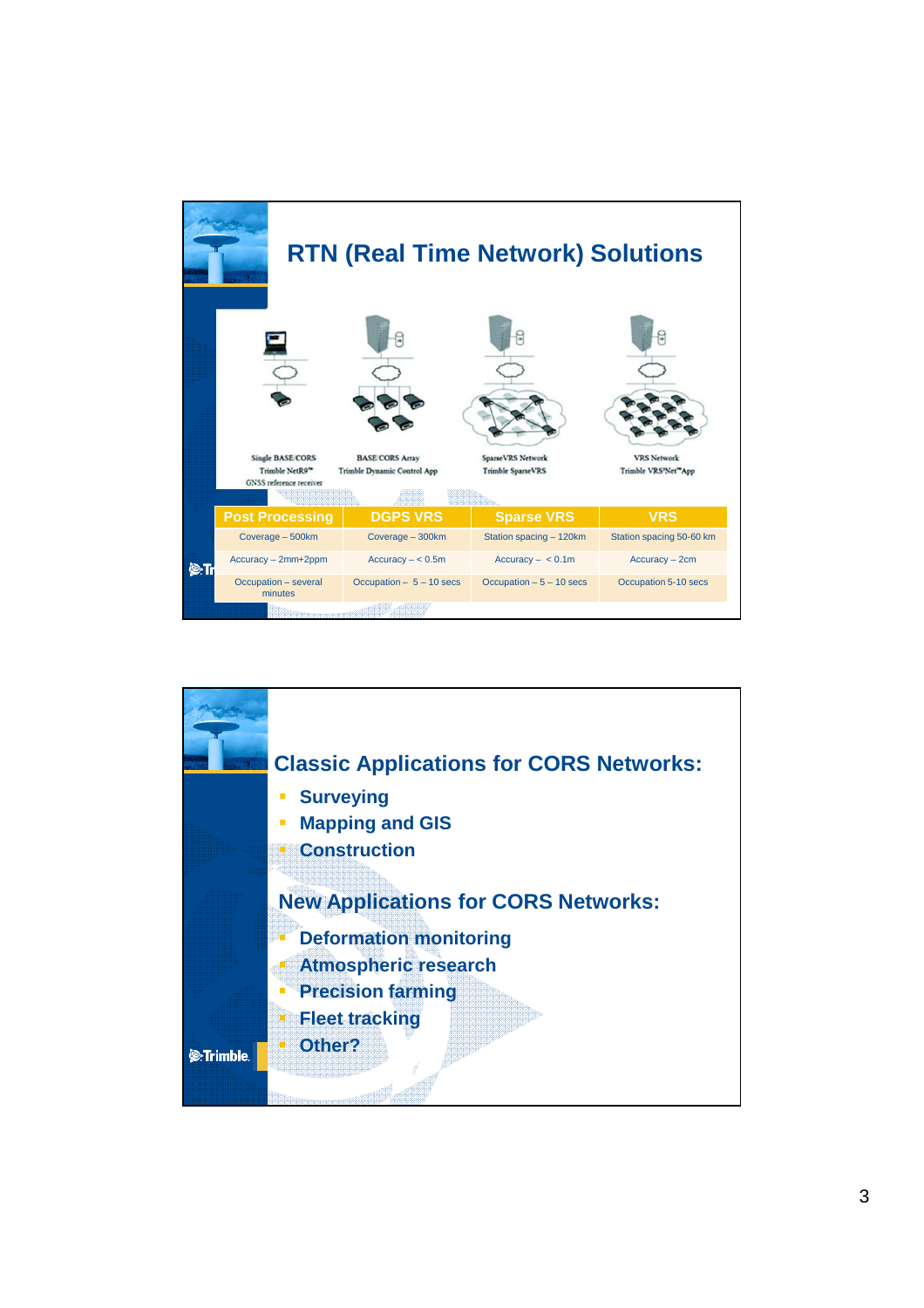

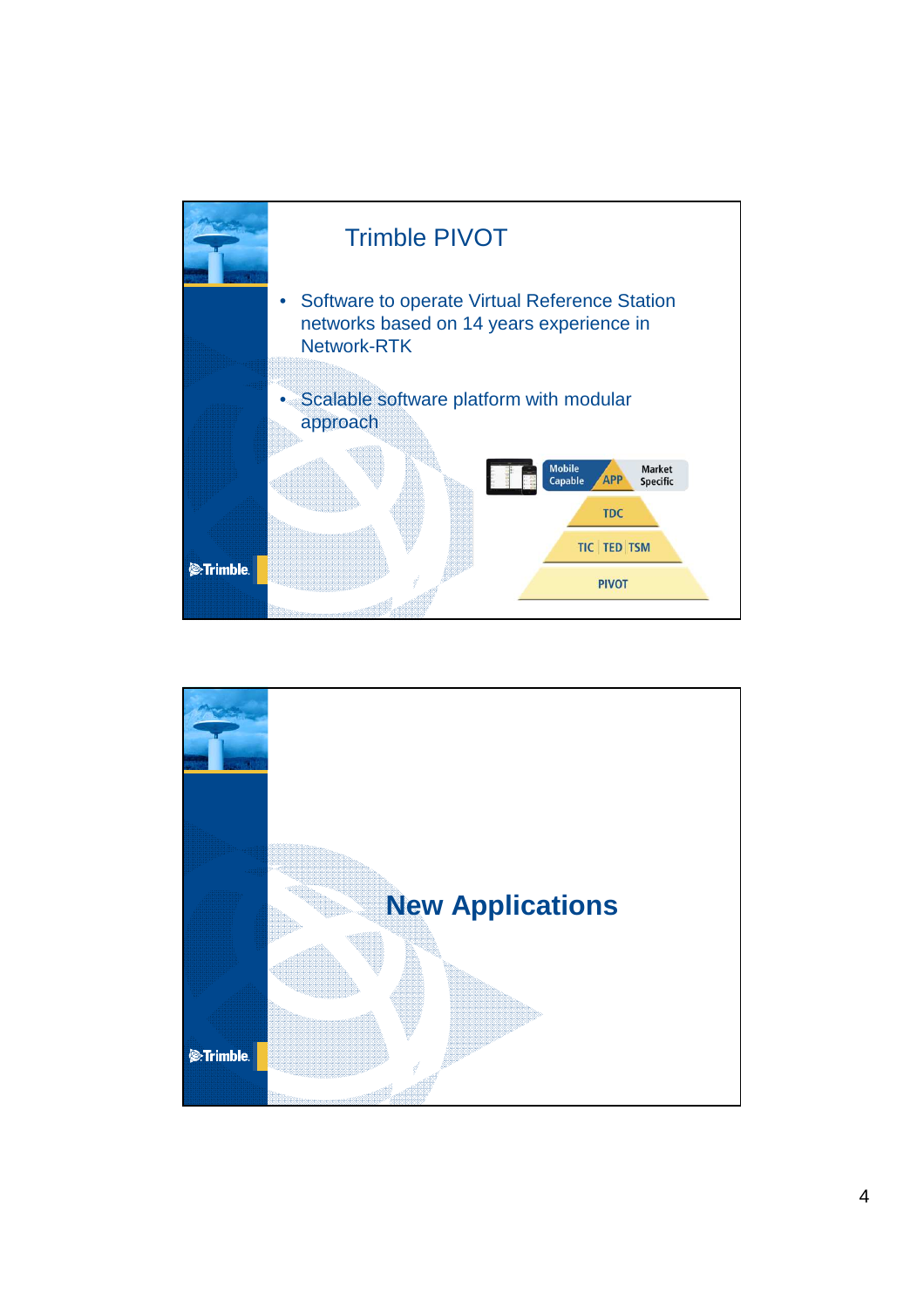

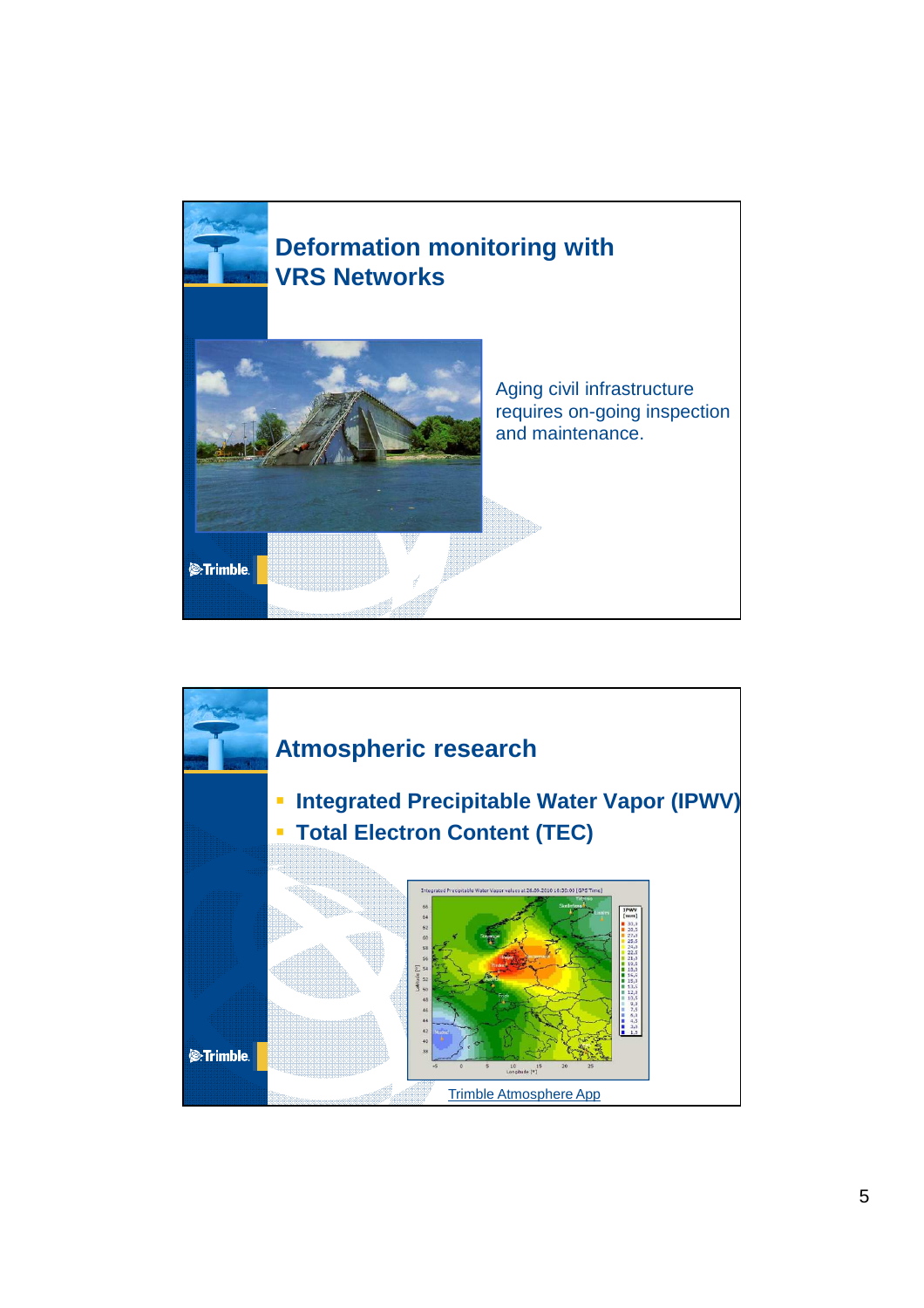

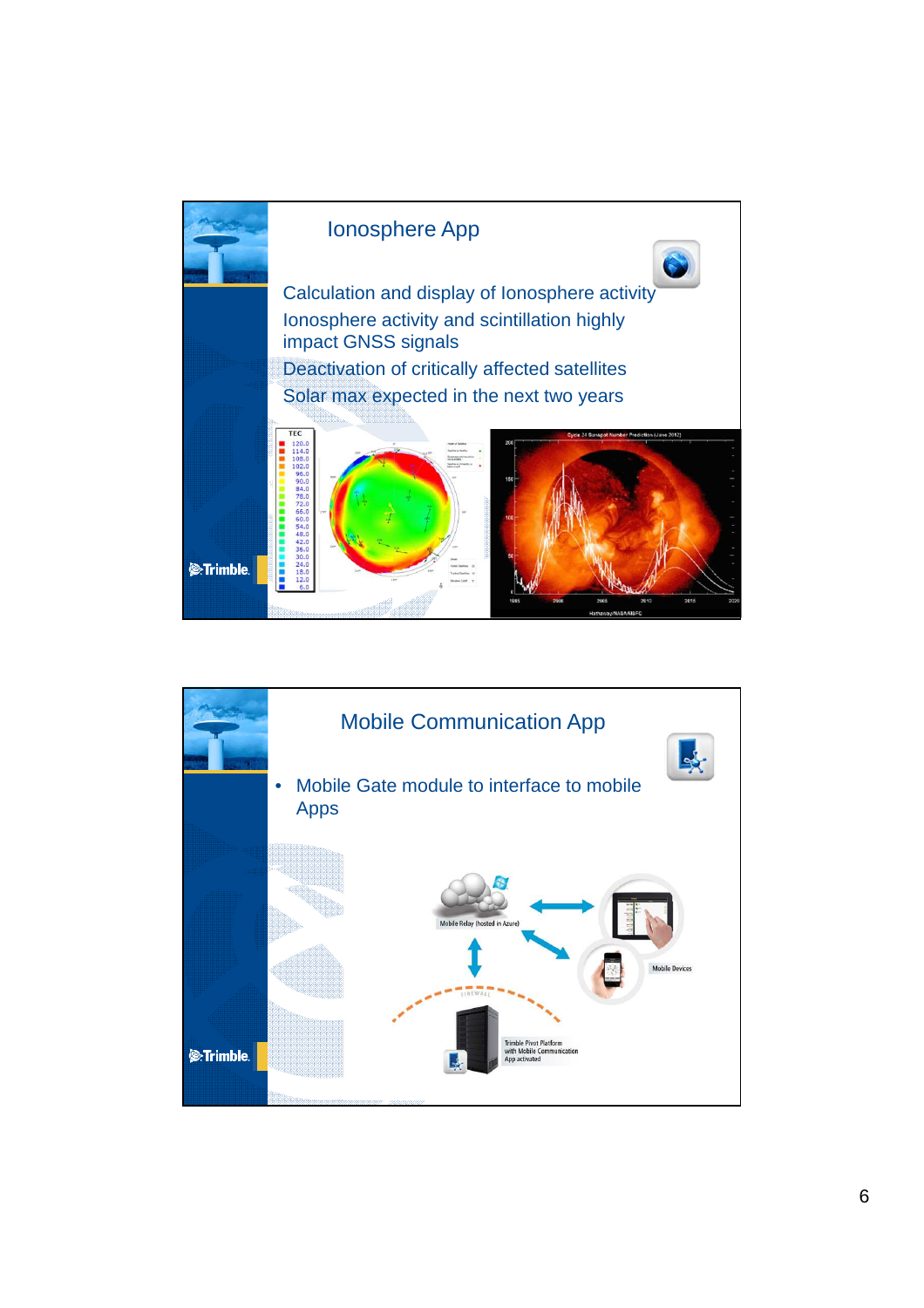